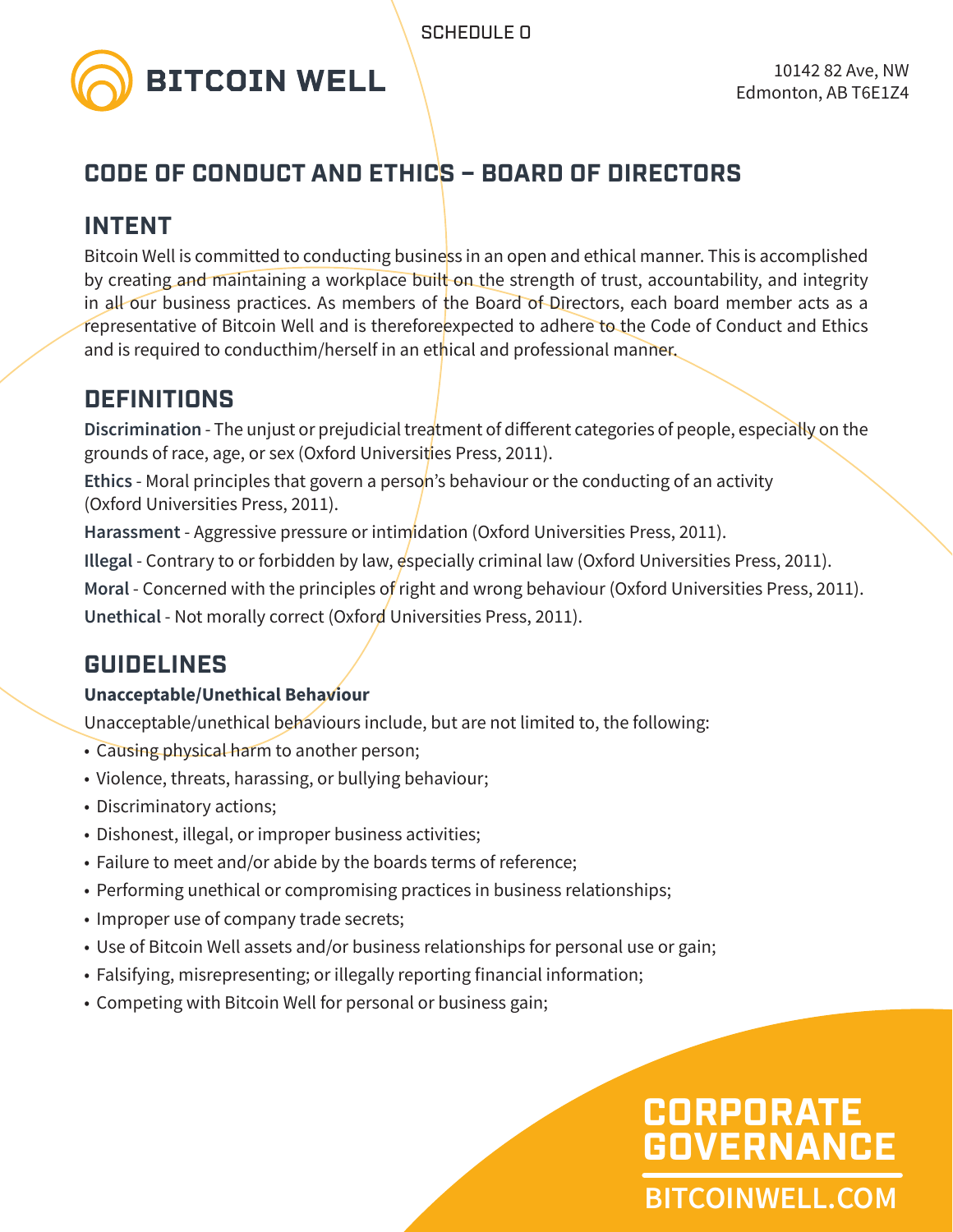

- Accepting or giving gifts, monetary or otherwise, to influence a business decision(s);
- Willful damage or destruction to property;
- Possession of a weapon while on Bitcoin Well premises or at another location while acting on behalf of Bitcoin Well;
- Disorderly, immoral, or indecent conduct;
- Theft, including physical and intellectual properties; and
- Actions or behaviours which contravene the Canadian Criminal Code.

#### **Violations**

Directors are expected to set and lead by example. In all business dealings, honesty and integrity are not only expected, but required.

Members of the Board of Directors are required to act in an ethical manner at all times. Behaviours board members engage in which may be considered unethical, and/or are in contradiction with Bitcoin Well's mission, vision or values, may result in being asked to step down from the board.

#### **Mutual Respect**

Bitcoin Well recognizes that to achieve its vision, the atmosphere and environment it provides must be such that it demonstrates respect, dignity, equity and safety for all. Bitcoin Well also promotes responsibility, respect, civility, and professional excellence in a safe work-environment.

As such, board members are expected to treat each other as well as the staff and clients of {Bitcoin Well} with respect. Disrespectful behaviour during, or outside of board meetings, towards other members of the board, or Bitcoin Well staff or clients is strictly prohibited.

#### **Discrimination**

Every person with the right to equal treatment with respect to services, goods and facilities, without discrimination based on any protected ground.

#### **Harassment**

Harassment, as with discrimination, is prohibited under the Canadian Human Rights Act and may be physical, verbal, written, or visual and includes the use of the Internet. Harassment does not necessarily need to target a specific individual. A single act or expression can constitute harassment.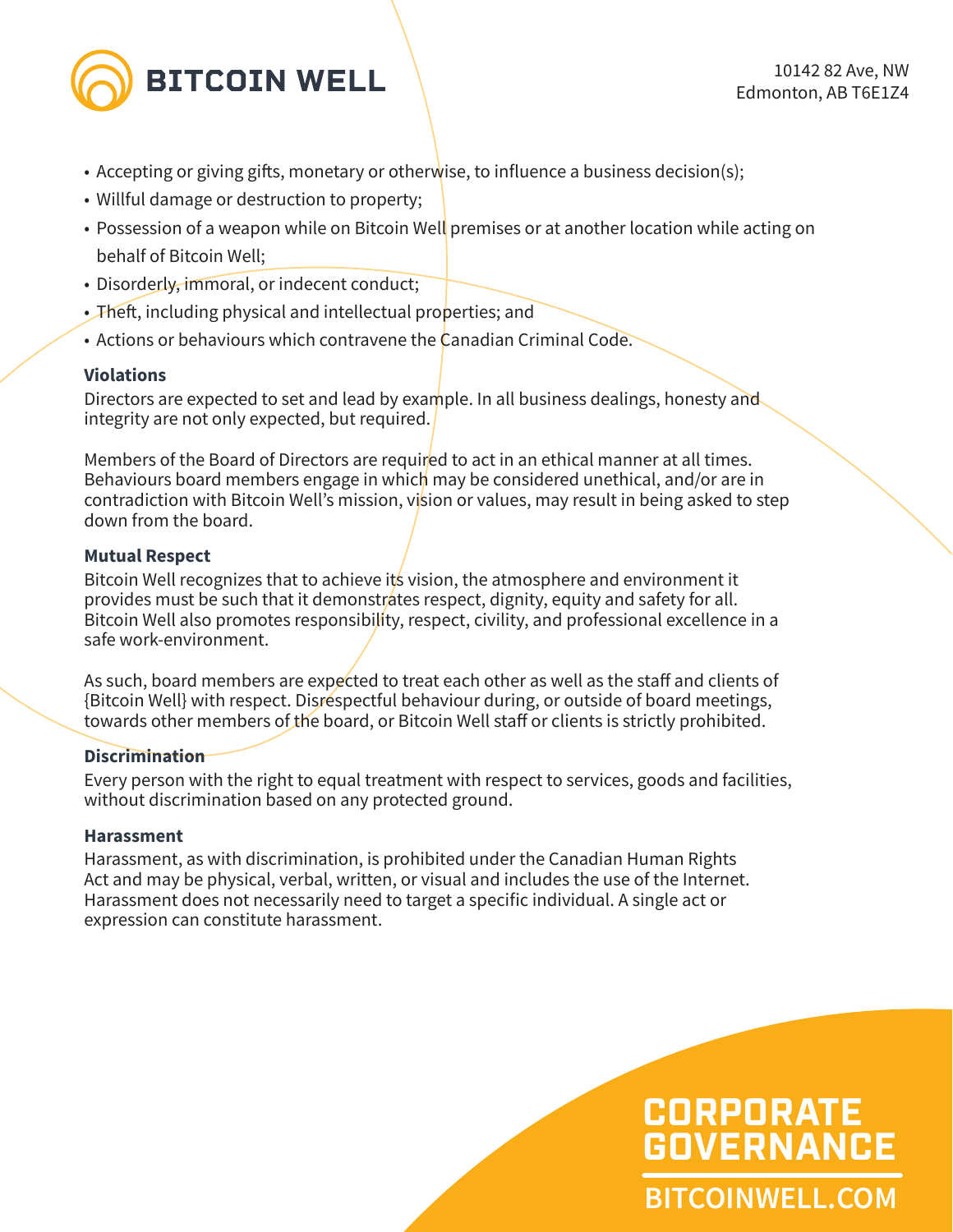

Examples of harassment include, but are not limited to:

- Jokes or hostile comments relating to physical characteristics, ancestry, or age;
- Physical or verbal teasing;
- Displaying or passing around sexist, racist or derogatory pictures, materials or graffiti;
- Intimidation, offensive remarks, belittling and threatening behaviour;
- Obscene and/or offensive gestures;
- Inquiries or comments about a person's sexual activities or sexual preferences;
- Practical jokes which cause awkwardness, embarrassment, endanger safety, or otherwise affect others negatively;
- Derogatory nicknames; and/or
- Physical or sexual unwelcome contact.

#### **Reporting Discrimination and/or Harassment**

Any members of the Board of Directors who feel that they have been victims of, or witness to harassment or discrimination should report the incident to the Chair of the Board immediately.

Board members are also within their rights to make formal reports to the police as they see fit

#### **Confidential Information**

To ensure the safe-keeping of Bitcoin Well's trade-secrets and confidential information, directors may be required to sign a Confidentiality Agreement prior to their participation on the Board.

#### **Conflicts of Interest**

Board members are prohibited from continuing their participation on the board if, in doing so, their actions could constitute a conflict of interest. In the event that a change in circumstance (including but not limited to, the entering into by Bitcoin Well of a potential contract or transaction) could create a conflict of interest, the board member is required to report it immediately to the board. Failure to report a conflict of interest of any kind may result in expulsion from the board.